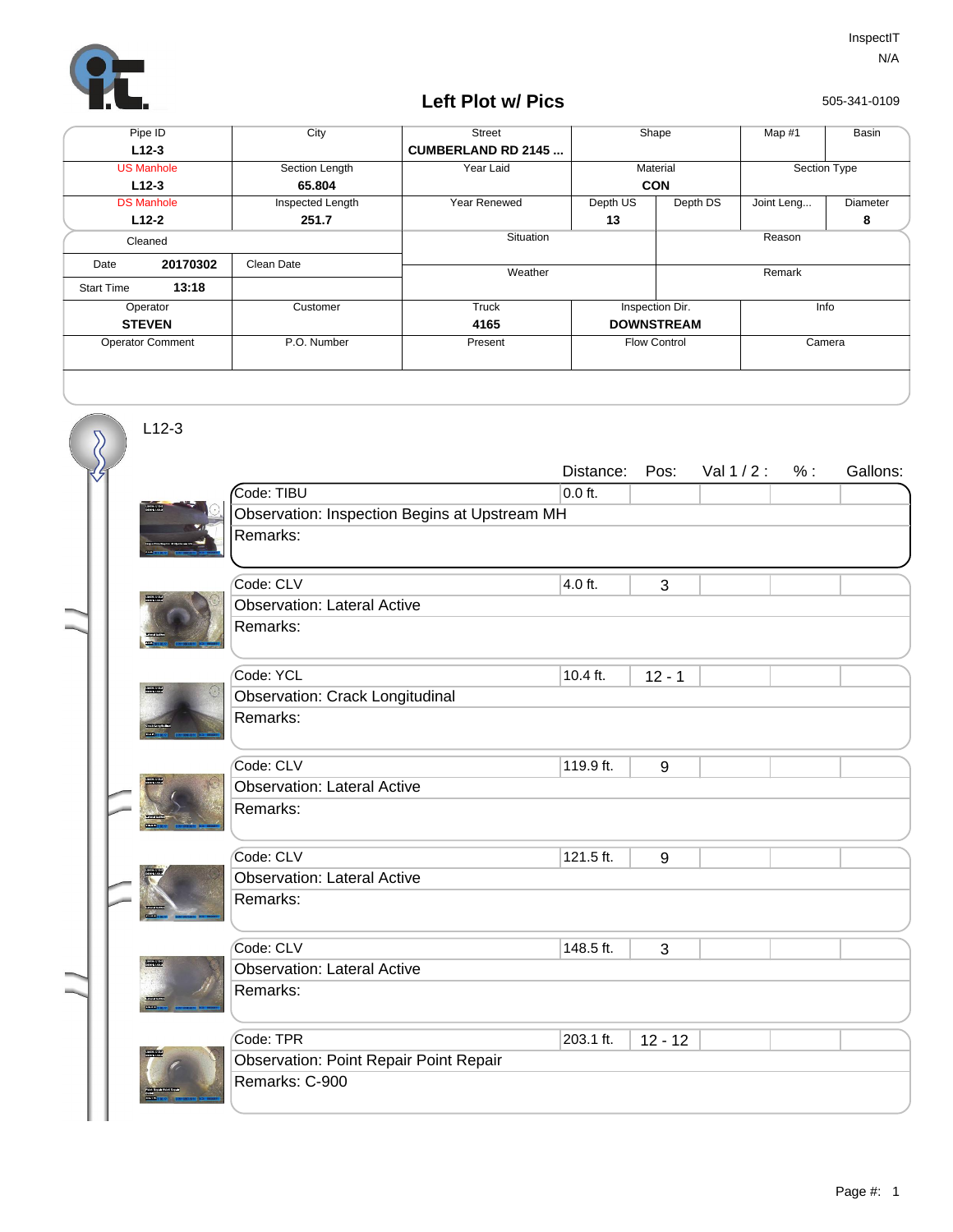

## **Left Plot w/ Pics**

505-341-0109

| Pipe ID                      |          | City             | <b>Street</b>             | Shape               |          |  | Map #1       | Basin    |
|------------------------------|----------|------------------|---------------------------|---------------------|----------|--|--------------|----------|
| $L12-3$                      |          |                  | <b>CUMBERLAND RD 2145</b> |                     |          |  |              |          |
| <b>US Manhole</b>            |          | Section Length   | Year Laid                 | Material            |          |  | Section Type |          |
| $L12-3$                      |          | 65.804           |                           | <b>CON</b>          |          |  |              |          |
| <b>DS Manhole</b>            |          | Inspected Length | Year Renewed              | Depth US            | Depth DS |  | Joint Leng   | Diameter |
|                              | $L12-2$  | 251.7            |                           | 13                  |          |  |              | 8        |
| Cleaned                      |          |                  | Situation                 |                     |          |  | Reason       |          |
| Date                         | 20170302 | Clean Date       | Weather                   |                     |          |  | Remark       |          |
| <b>Start Time</b>            | 13:18    |                  |                           |                     |          |  |              |          |
|                              | Operator | Customer         | Truck                     | Inspection Dir.     |          |  | Info         |          |
| <b>STEVEN</b>                |          |                  | 4165                      | <b>DOWNSTREAM</b>   |          |  |              |          |
| <b>Operator Comment</b>      |          | P.O. Number      | Present                   | <b>Flow Control</b> |          |  | Camera       |          |
|                              |          |                  |                           |                     |          |  |              |          |
| Code: CLV<br><b>ATTENDED</b> |          |                  |                           | 204.1 ft.           | 9        |  |              |          |

|  |                                    | Code: CLV                                                                                | 204.1 ft.                                 | $9\,$     |  |  |  |  |  |  |
|--|------------------------------------|------------------------------------------------------------------------------------------|-------------------------------------------|-----------|--|--|--|--|--|--|
|  | <b>Observation: Lateral Active</b> |                                                                                          |                                           |           |  |  |  |  |  |  |
|  |                                    | Remarks:                                                                                 |                                           |           |  |  |  |  |  |  |
|  |                                    |                                                                                          |                                           |           |  |  |  |  |  |  |
|  |                                    | Code: CLV                                                                                | 205.3 ft.                                 | 9         |  |  |  |  |  |  |
|  |                                    | <b>Observation: Lateral Active</b>                                                       |                                           |           |  |  |  |  |  |  |
|  |                                    | Remarks:                                                                                 |                                           |           |  |  |  |  |  |  |
|  |                                    |                                                                                          |                                           |           |  |  |  |  |  |  |
|  |                                    |                                                                                          |                                           |           |  |  |  |  |  |  |
|  |                                    | Code: YCC                                                                                | 239.3 ft.                                 | $12 - 12$ |  |  |  |  |  |  |
|  |                                    |                                                                                          | <b>Observation: Crack Circumferential</b> |           |  |  |  |  |  |  |
|  |                                    | Remarks:                                                                                 |                                           |           |  |  |  |  |  |  |
|  |                                    |                                                                                          |                                           |           |  |  |  |  |  |  |
|  |                                    | Code: YCC                                                                                | 245.4 ft.                                 | $12 - 12$ |  |  |  |  |  |  |
|  |                                    | <b>Observation: Crack Circumferential</b>                                                |                                           |           |  |  |  |  |  |  |
|  |                                    | Remarks:                                                                                 |                                           |           |  |  |  |  |  |  |
|  |                                    |                                                                                          |                                           |           |  |  |  |  |  |  |
|  |                                    | Code: YCC                                                                                | 246.4 ft.                                 | $12 - 12$ |  |  |  |  |  |  |
|  | 圖圖                                 | <b>Observation: Crack Circumferential</b>                                                |                                           |           |  |  |  |  |  |  |
|  |                                    | Remarks:                                                                                 |                                           |           |  |  |  |  |  |  |
|  |                                    |                                                                                          |                                           |           |  |  |  |  |  |  |
|  |                                    | Code: TIED                                                                               | 251.7 ft.                                 |           |  |  |  |  |  |  |
|  | UNIVALES<br>Distribution           |                                                                                          |                                           |           |  |  |  |  |  |  |
|  |                                    | Observation: nspection Ends at Downstream MH<br>Remarks: MED TO HVY DETERIATION / CRACKS |                                           |           |  |  |  |  |  |  |
|  |                                    |                                                                                          |                                           |           |  |  |  |  |  |  |
|  |                                    |                                                                                          |                                           |           |  |  |  |  |  |  |
|  |                                    |                                                                                          |                                           |           |  |  |  |  |  |  |
|  |                                    |                                                                                          |                                           |           |  |  |  |  |  |  |
|  | $L12-2$                            |                                                                                          |                                           |           |  |  |  |  |  |  |